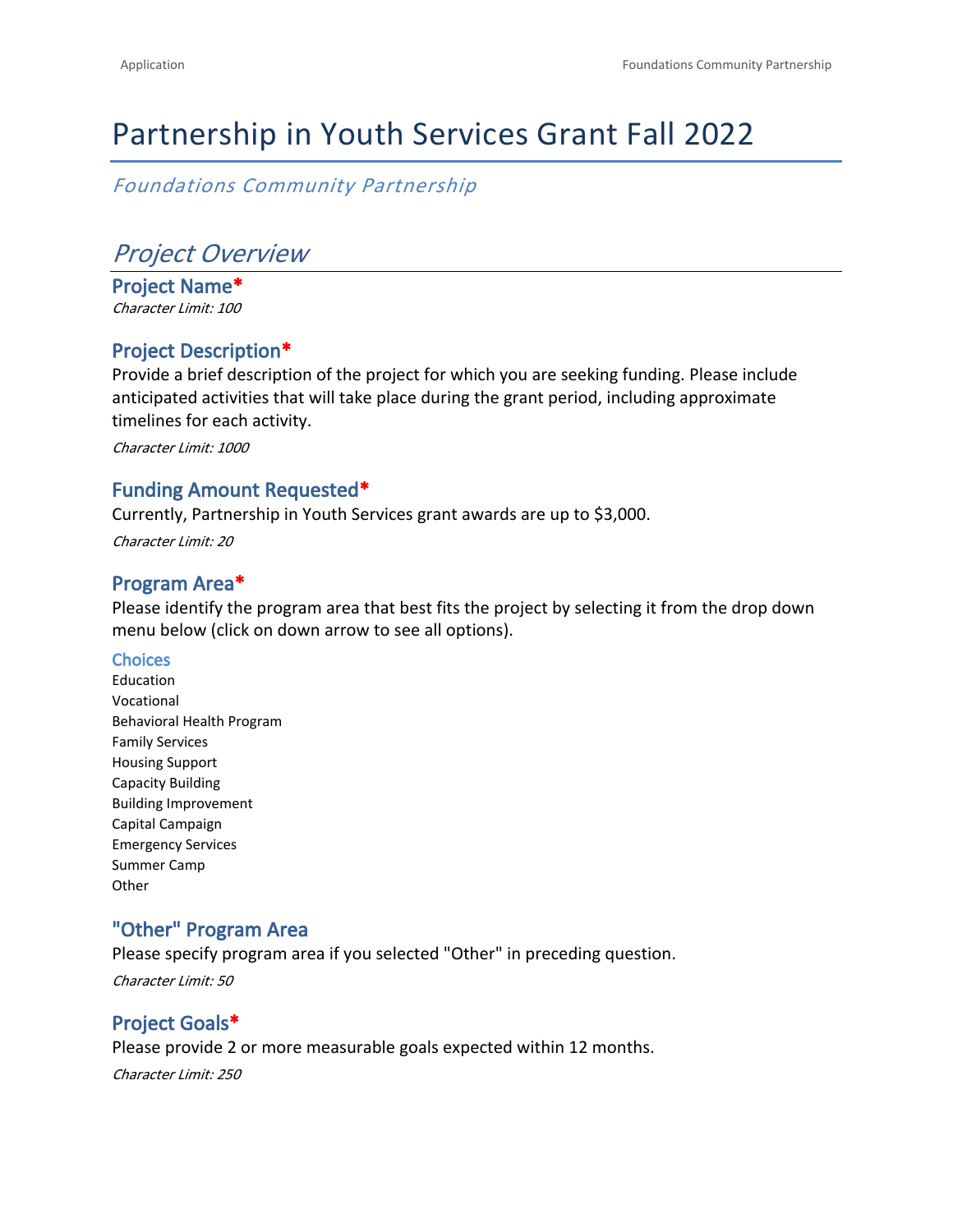#### **Project Leadership\***

Describe your organization's preparedness to implement this project over the next 12 months, and name the staff responsible for implementation.

*Character Limit: 250*

### **Target Population Served\***

Please identify the population that benefits the most by your project by selecting from the drop down menu below (click on down arrow to see all options).

#### **Choices**

Infants/Toddlers Children Adolescents Young Adults Families with Children

#### **Geographic Area Served\***

Please identify where in Bucks County the project is to be delivered by selecting from the drop down menu below (click on down arrow to see all options)

#### **Choices**

Lower Bucks County Central Bucks County Upper Bucks County Multi-Site

#### **Individuals Served\***

Approximately how many individuals (unduplicated) will be served by this project?

*Character Limit: 10*

#### **Bucks County Residents Served\***

Of the total number of individuals served by the proposed project, what is the total number of Bucks County residents whose behavioral health and/or human service needs will be addressed?

*Character Limit: 7*

### **Project Budget Upload\***

Please attach a brief budget, explaining expenditures. Please include amount of funding already provided or anticipated for project (if applicable) and how FCP grant funds would be spent. Please note that FCP does not fund salaries/benefits of full-time employees.

Note: If you have an electronic copy of your project budget on your computer, click on the browse button below to locate and upload it. If you do not have this file available in an electronic format, you can easily upload it using a regular fax machine. Please refer to "Fax to File" information in navigation bar at left.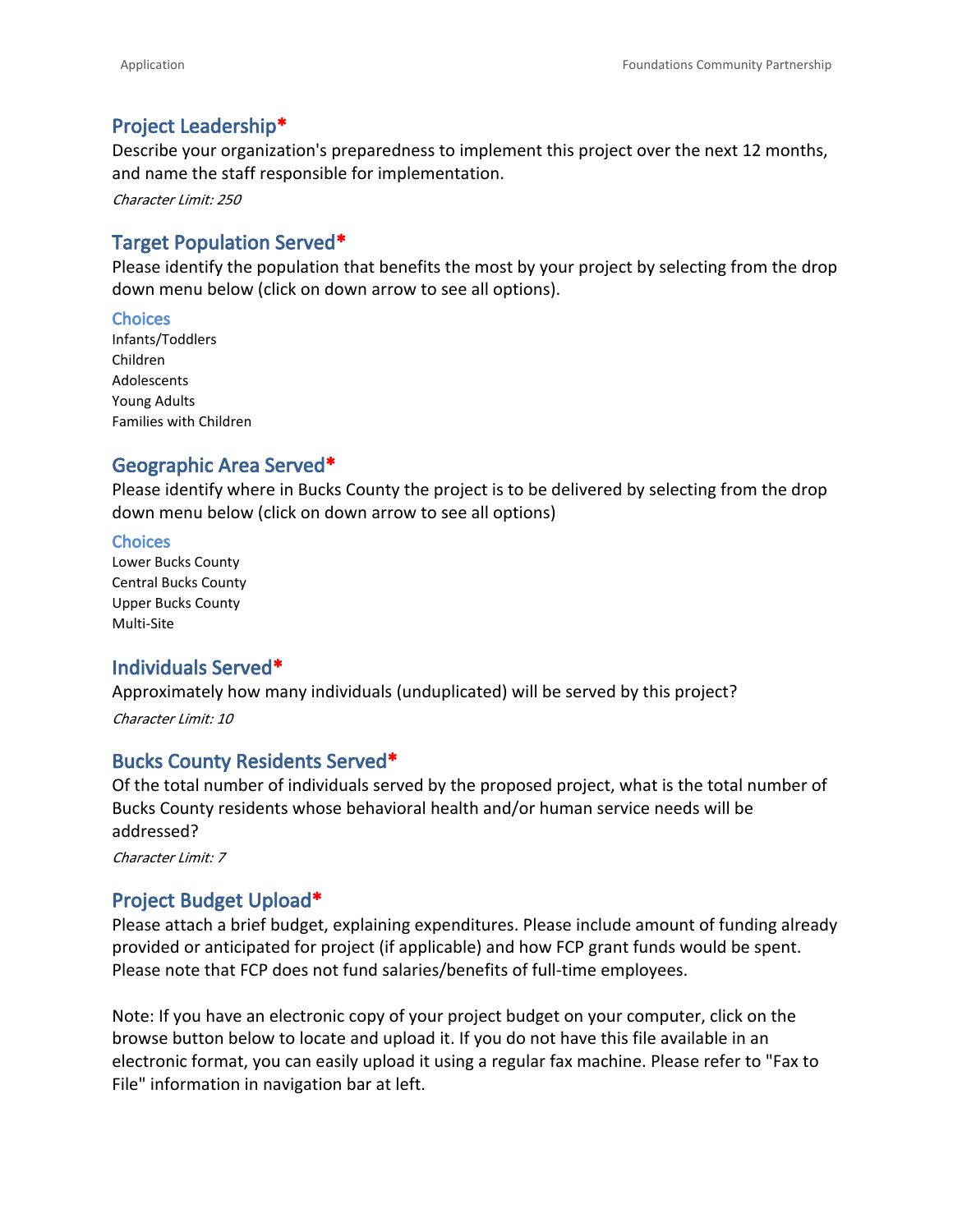*File Size Limit: 3 MB*

#### **Community Benefits\***

Describe the specific benefits to the community that you expect to occur as a result of this project. How will the project meet the identified needs of the community? *Character Limit: 500*

#### **Letters of Agreement**

Please upload any Letters of Agreement from collaborating agencies, if applicable. *File Size Limit: 3 MB*

# *Organization Information*

#### **Organization Mission Statement\***

*Character Limit: 1500*

#### **Organization History\***

Please give a brief history of your organization, including current activities and programs.

*Character Limit: 500*

#### **501 (c)(3) Determination Letter Upload\***

*Note: Upload your most recent copy of your organization's 501(c)(3), including the 509(a)1 or 509(a)2 classification. If you do not have this file available in electronic format, you can easily upload it using a regular fax machine. Please refer to "Fax to File" information in navigation bar at left.*

*File Size Limit: 3 MB*

#### **Non-Discrimination Affirmation\***

Please affirm the following on behalf of your organization with your initials in the box below:

Our organization/agency does not discriminate on the basis of race, religion, creed, national origin, disability, handicap, age, sexual orientation and/or gender identity, marital status, veteran status, or any other basis prohibited by law.

**Choices** Yes

No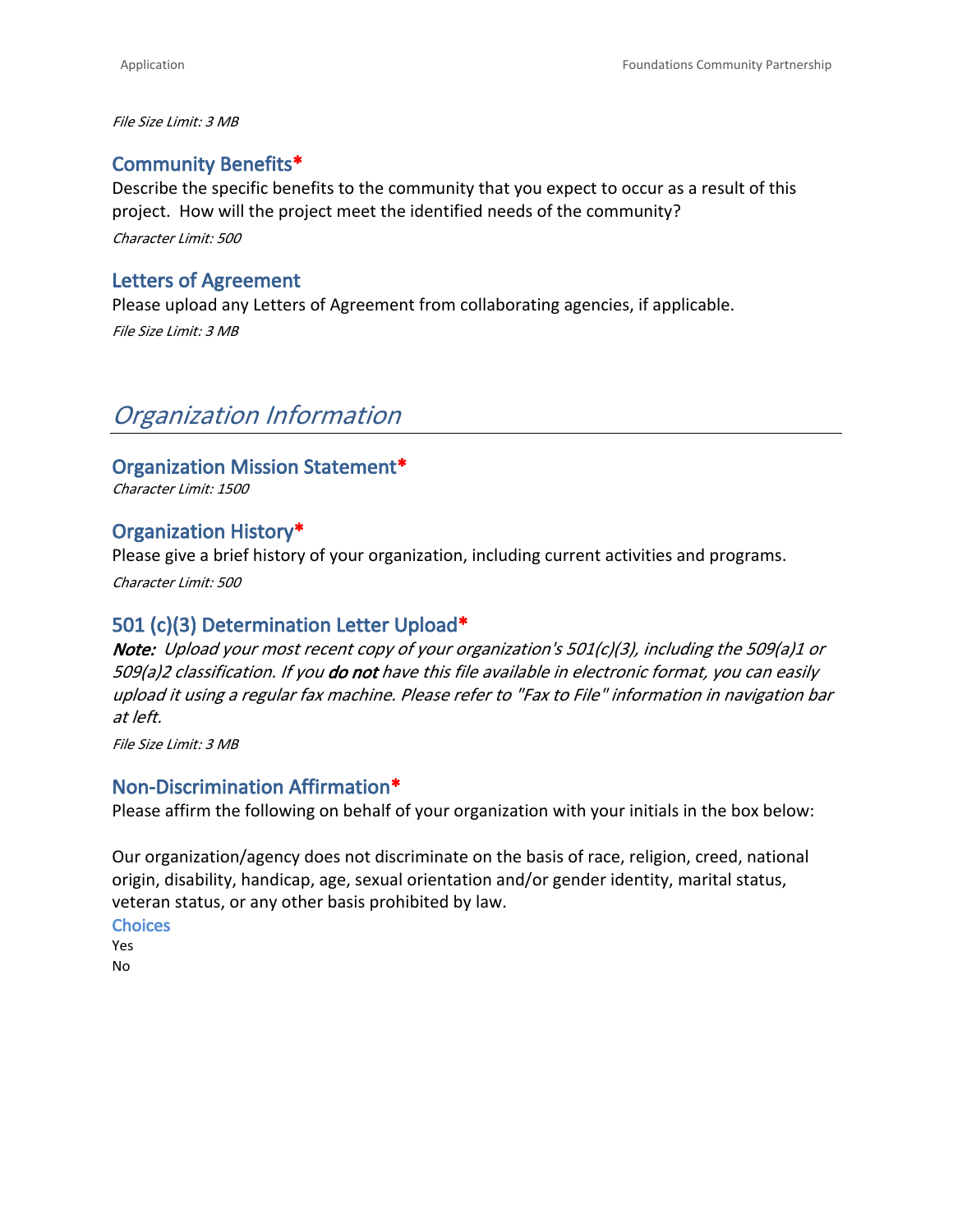# *Demographics*

#### **Ethnicity**

Please indicate which ethnic groups your organization serves as a percentage of your total client population.

**(%) African American\*** *Character Limit: 3*

**(%) Asian\*** *Character Limit: 3*

**(%) Caucasian\*** *Character Limit: 3*

**(%) Hispanic/Latinx\*** *Character Limit: 3*

**(%) Native American\*** *Character Limit: 3*

**(%) Arab American\*** *Character Limit: 3*

**(%) Two or more ethnicities\*** *Character Limit: 3*

**(%) Unknown\*** *Character Limit: 3*

#### **Gender** Please indicate the gender percentages in your client population.

**(%) Female\*** *Character Limit: 3*

**(%) Male\*** *Character Limit: 3*

**(%) Nonbinary\*** *Character Limit: 3*

**(%) Other/Unknown/Prefer not to Say\*** *Character Limit: 3*